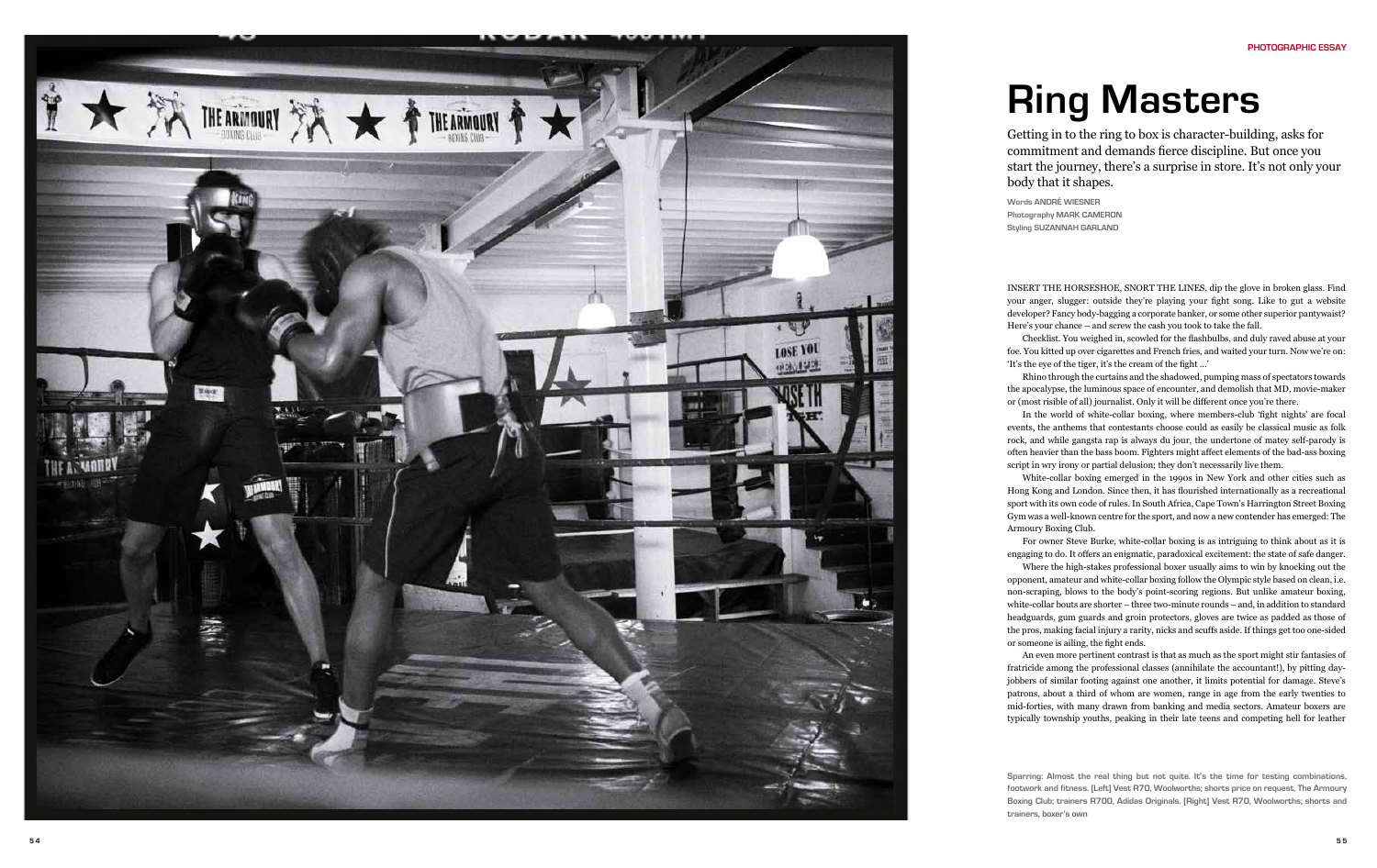**Skipping: The boxer's exercise (as was chopping wood) demands hand/feet coordination, footwork and stamina. Often used as a warm-up before sparring. [Left] Vest R70, Woolworths; shorts price on request, The Armoury Boxing Club; trainers R700, Adidas Originals. [Right] Vest R70, Woolworths; shorts and trainers, boxer's own**



to become big-game professionals. As Steve puts it, 'If you step into the ring against someone who's training full-time in the Bronx and living the gutter-to-glory story with every fight, he's going to tear you apart.'

None of which will happen on his watch. 'I get the boxers together before fight night and talk about the club's expectations. They must behave in a very sportsmanlike manner. We ask them to embrace the other guy at the end of a fight, which they do – naturally. We don't encourage bloodthirstiness. We're the exact opposite of that ... This is a boxing club where not everyone actually boxes.'

Shrewdly mindful, on the one hand, that boxing is perceived as 'brutish', yet convinced, on the other, that boxing training provides 'the best overall workout you'll get', The Armoury asserts as its key value proposition that it 'uses boxing as a superb training technique' to suit its members' diverse sporting or fitness goals. The boxing regime is a means to an end. The end need not be boxing itself, even though the foretaste of experience is always beckoning as an opportunity accessible to comfortably-off, regular Joes and Josephines.

So the vast majority of members come only to exercise, working in classes or oneon-one with physical-training instructors and boxing coaches. The more adventurous try full-contact sparring. Only an estimated 20 percent of members go the distance and participate in fight nights. And here's the *coup de grâce*. At The Armoury there are no losers, no winners – only heroes. To avoid partisanship from contaminating these festive assemblies of members, pals and relatives, no scores are kept and no winners declared. Both sweating fighters have their arms raised to the cheers of the crowd.

How perplexing. What's your objective in the ring, then?

Steve laughs. 'You want to win!' Never mind scores. You'll know how you've fared, as will the crowd. When it's suggested that for some 'staying alive' might be the main thing, he laughs even louder.

Because you shouldn't get the wrong idea. When Steve says his club 'has no place for people who want to prove themselves in a macho way', he does so not in a nanny-statist spirit but in the name, if you like, of a higher machismo – toughness epitomised. And when he remarks that he's 'not a tree-hugger', believe him.

It's a working morning and we're shooting the breeze at The Armoury, located within a boom-gated complex in Woodstock and neighboured by such outfits as a publishing house and The Institute for Security Studies. That gets a good mutual chuckle, and Steve, 50, genial and joshing, British-born but long resident in South Africa, doyen of a programme for street kids, also digs the fact that it's Woodstock, a downtown suburb going upmarket. 'It's edgy, and boxing's a bit edgy.'

The same is true of the gym itself, a far cry from the dank, tattooed armpit canonised in folklore or the cosseted cruise-liner facility with martini glasses adjacent to the StairMaster. Think industrial loft. Think clean, friendly, functional. It's said to be 'quiet' but is pervaded by the ambient sound of PA music and human to and fro. There is a trainer, the Olympic weightlifter. And over there, offering coffee, is the manageress, a world-champion kickboxer. From the ring, a shuffle-hustle-thump marks a woman who is pummelling the bejesus out of her coach's hand pads.

Beneath its whited walls the building is sheer Dickens, and it actually was once an armoury. Light streams through high windows, girders line the ceiling, and pillars display poster-sized engravings of Victorian boxers with walrus moustaches. Juxtaposed to the lounge, with its wood panelling, library and framed clippings, is the weights room and the favoured tools, kettlebells and TRX bodyweight suspension system.

The former, 'a hand-held gym', resemble chunks of Boer War ordnance; the latter, a U S Navy SEALS gizmo, could be stuffed in a kitbag with your Woodbines and used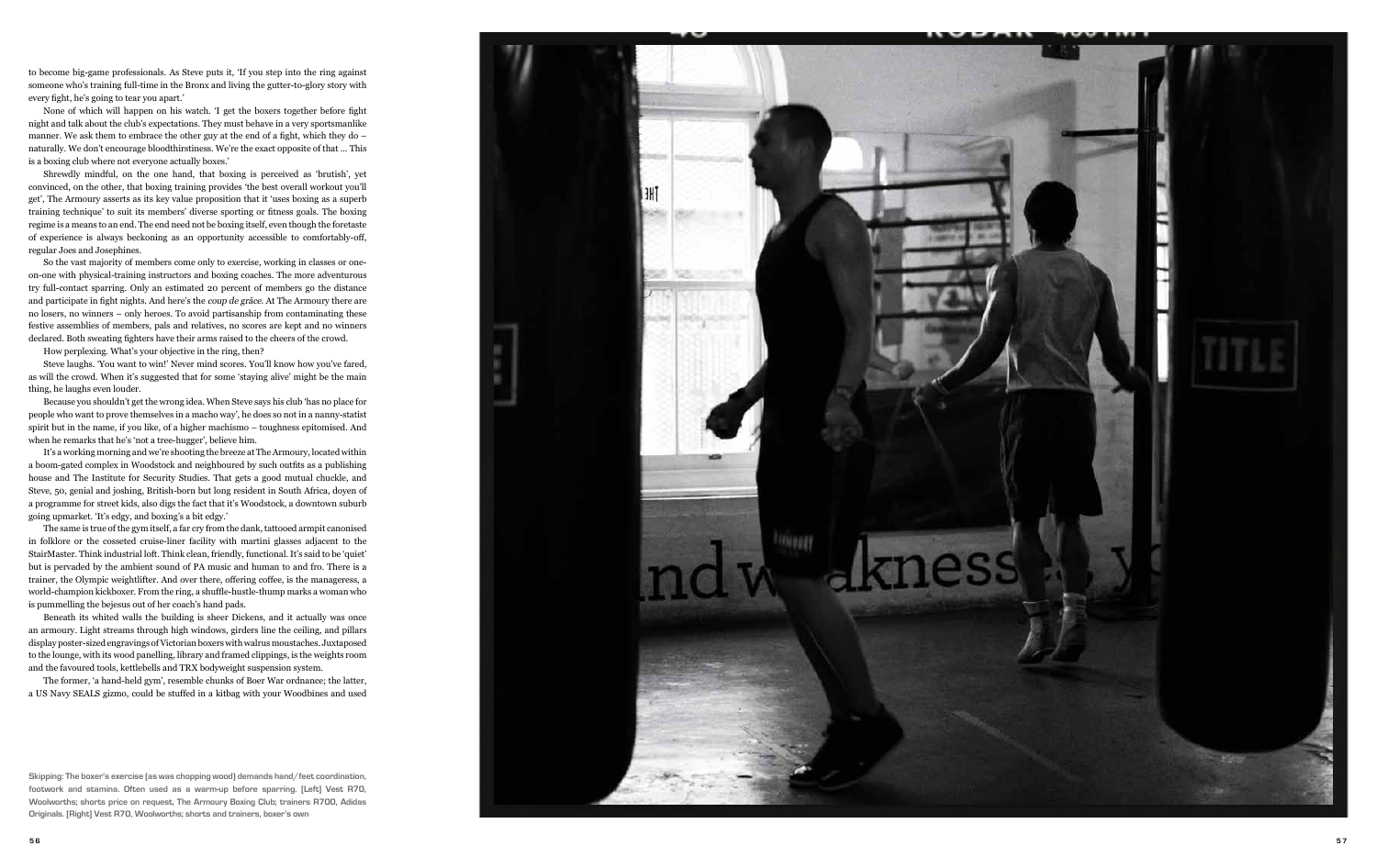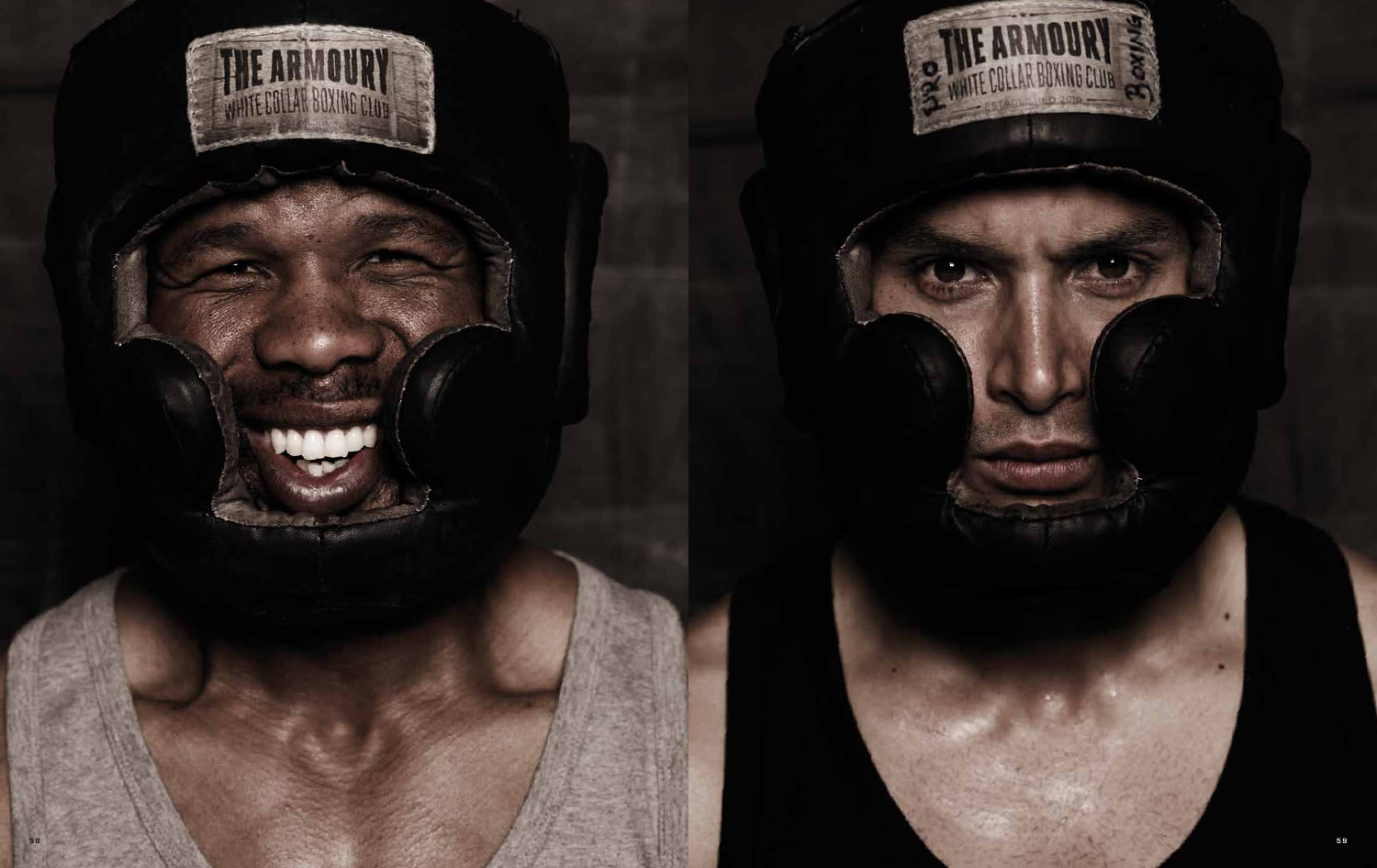anywhere. Aside from being useful in training, they're illustrative of boxing's portability. Hell, you don't need much. All it takes, Steve says, is good stance, keeping your guard up and knowing the blows – the jab, lead, hook and uppercut – stuff you can explain in seconds yet not perfect in a lifetime; basics that can spiral into combinatorial infinity. And, so saying, he demonstrates. An interesting moment ... having former Major Burke's fist held inches from your face ... a long history manifests itself as his arm swings out and the knuckles steady into view.

In feudal England, bare-fisted contests were popular at village fairs. Come the Industrial Revolution, they spread to cities where these spectacles gained such cachet among aristocratic spectators that the prizefighter Jack Broughton, seeing opportunity, opened an academy in London, introduced gloves and rules, and advertised for 'persons of quality and distinction'. Thus was boxing born, a pursuit of the nobility that, in time, flourished in public schools, universities and military academies.

Steve Burke revives these traditions of the English amateur, the gentleman boxer. 'Boxing was seen as a vehicle for expressing one's noble side,' he says.

And, by Jove, talk about exemplifying your own brand.

A management consultant and eloquent conversationalist, Steve sports a crisp, striped shirt and close-cropped gelled hair. As he takes his boxing stance, the movement is executed with elegant sureness. When the fist appears, it's like looking down the barrel of a gun held by James Bond.

Steve grew up in a boxing milieu and is a former manager of the British Army boxing team. He went to Sandhurst, and was commissioned in the elite Parachute Regiment. During 16 years of service, he held only one desk job, in covert surveillance and agenthandling, activity where he reported at ministerial level. The rest of it was active duty worldwide, in training or combat. ' One minute you're crawling in the jungle, the next, parachuting into the Arctic.' And then we trail into off-the-record territory.

So he's tough. With all its safety measures, is white-collar/gentleman boxing equally as tough? Look, he says, boxing is boxing. It's psychologically intimidating to get into a ring for the first time, trade blows, and feel the turmoil of fight-or-flight reflexes.

Some people cannot bring themselves to throw punches at another person; for most it's receiving them that's the issue. Then again, there you have it – people do it; genteel citizens who are not after career advancement and cash, who are motivated not by need but an order of desire. For Steve, this is the crucial consideration, one that casts the enigma of boxing into relief and which, by implication, makes white-collar boxing less a sideshow to the amateur and professional acts than the sport's central or purest expressive stage, its main psycho-cultural laboratory. 'While relatively safe, there's always the fact of violence and fear of getting hurt – it's strangely compelling.'

Safe/danger. The ambivalent allurement of boxing turns and turns on this edge. Seen from one direction, it's all about your safety becoming endangered. From another, it's about engaging danger and making it safe, about parachuting into the Arctic of the ring time and again to rehearse the mastery of a primordial challenge, be it the shadowboxing foe cowled beneath a hood, or the self, the zone of autonomous nature we are behind our eyes.

'To decide to box is a real adventure. It's character-building, highly disciplined, takes massive commitment and gets you into bloody good shape. Yet when you start the journey, you'll realise it's all about this.' He thumps at his heart; touches his crown.

**Fighting with hand pads: The improvement of hand speed, punching power and other skills, with comment and encouragement from the person behind the pads. [Left] Black vest R229, Adidas Performance; shorts and trainers boxer's own. [Right] Grey hoodie R499, Ess Grey tracksuit pants R399, both Adidas Performance; trainers JS Wings GI D R1 799, Adidas Originals**

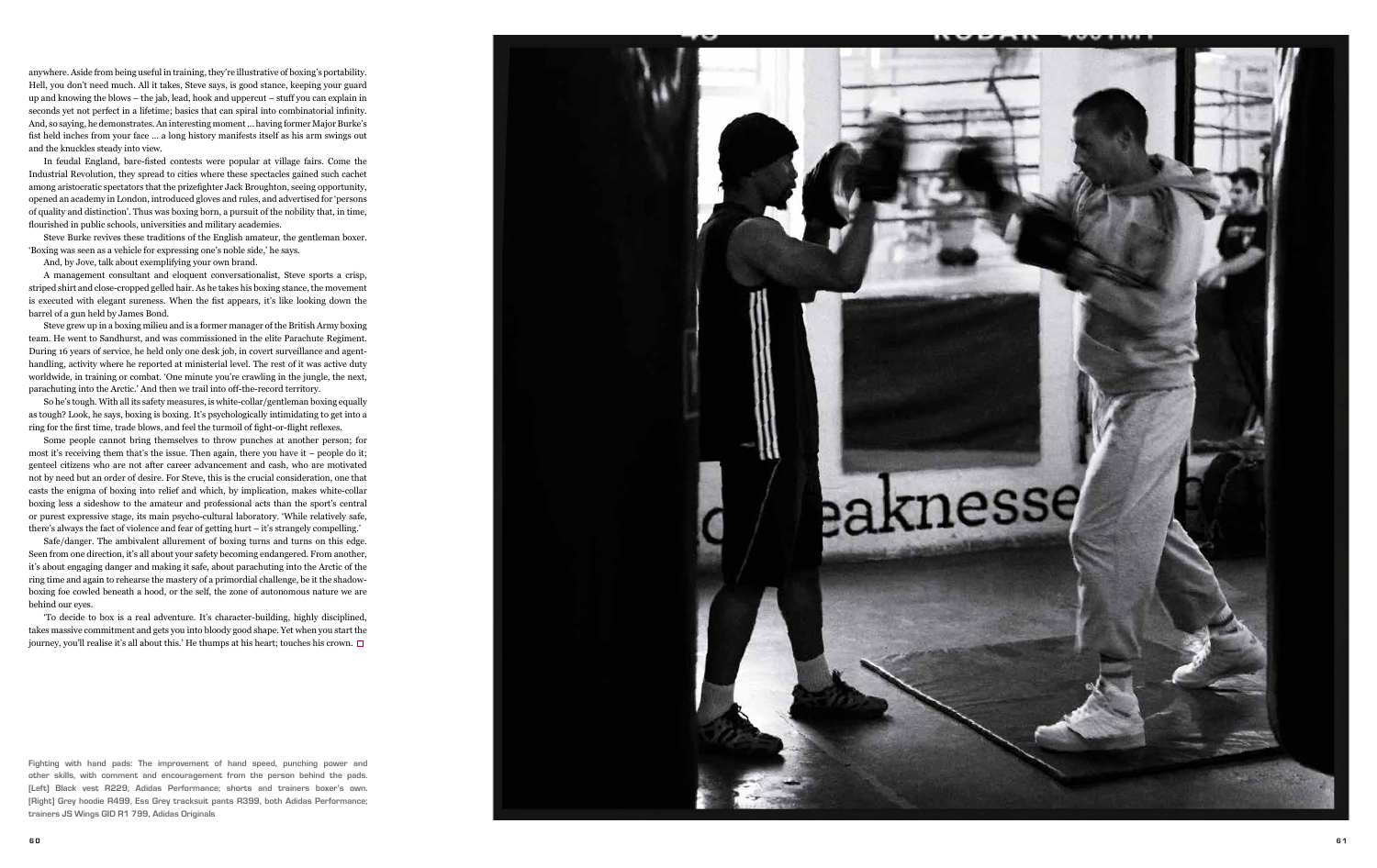

**Let any other sportsman try and tell you that his sport is more exhausting than a comprehensive workout of throwing punches in or outside the ring. He would be wrong**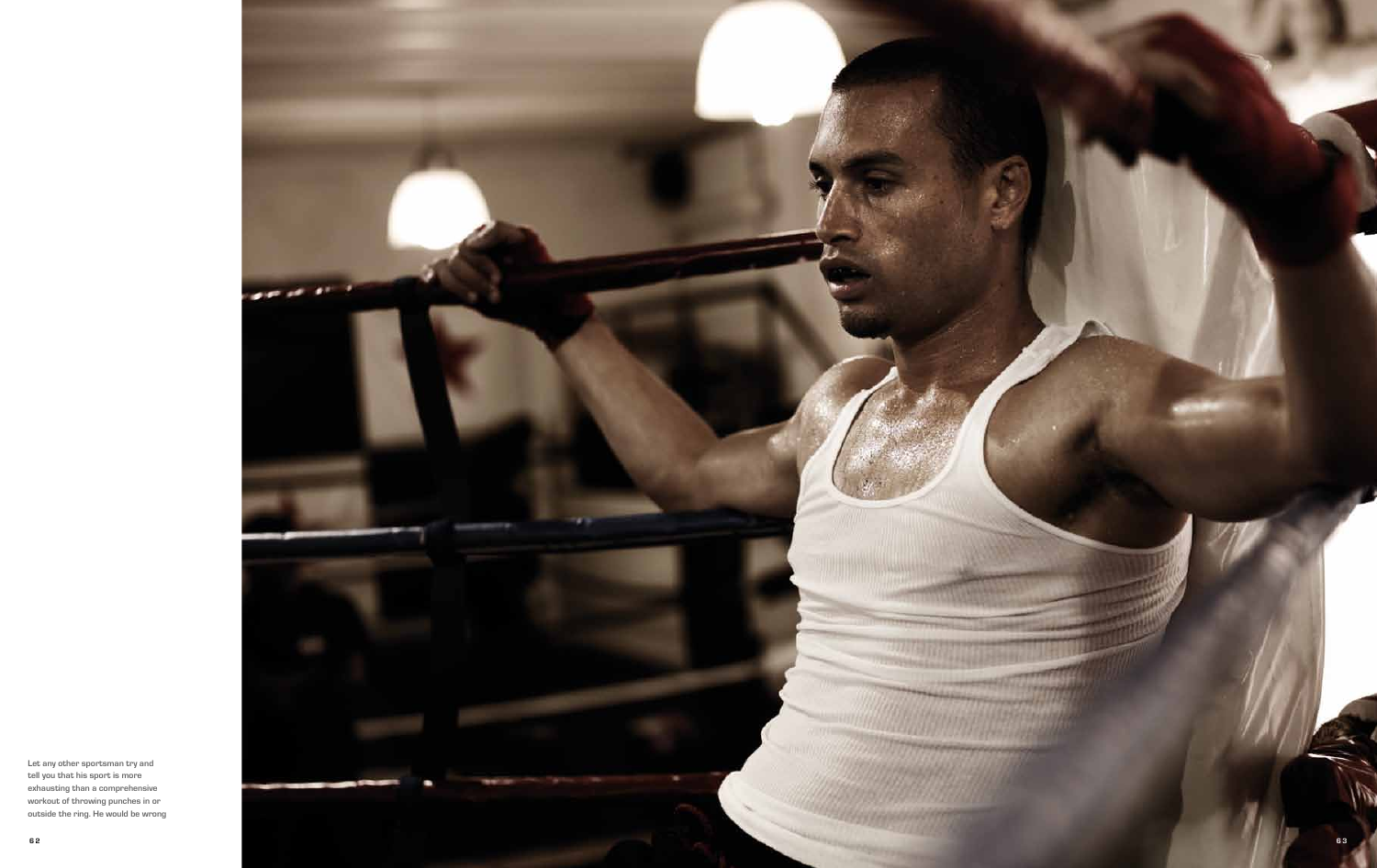$\frac{d\eta}{dt}$ 

**[Above] A DI Firebird tracksuit top R599, A DI Firebird tracksuit pants R449, both Adidas Originals. Grey shorts R249, Active towel R279, both Adidas Performance. [Opposite] Airo jacket R4 500, Weigley Hoodie R2 000, both G-Star Raw; blue inside out printed T-shirt R999, Diesel** 



**The similarity between boxers, jockeys and models is the importance of weight. Boxers competing below their normal weight can take huge strain 6 4 to shed the extra kilos before the official weigh in**